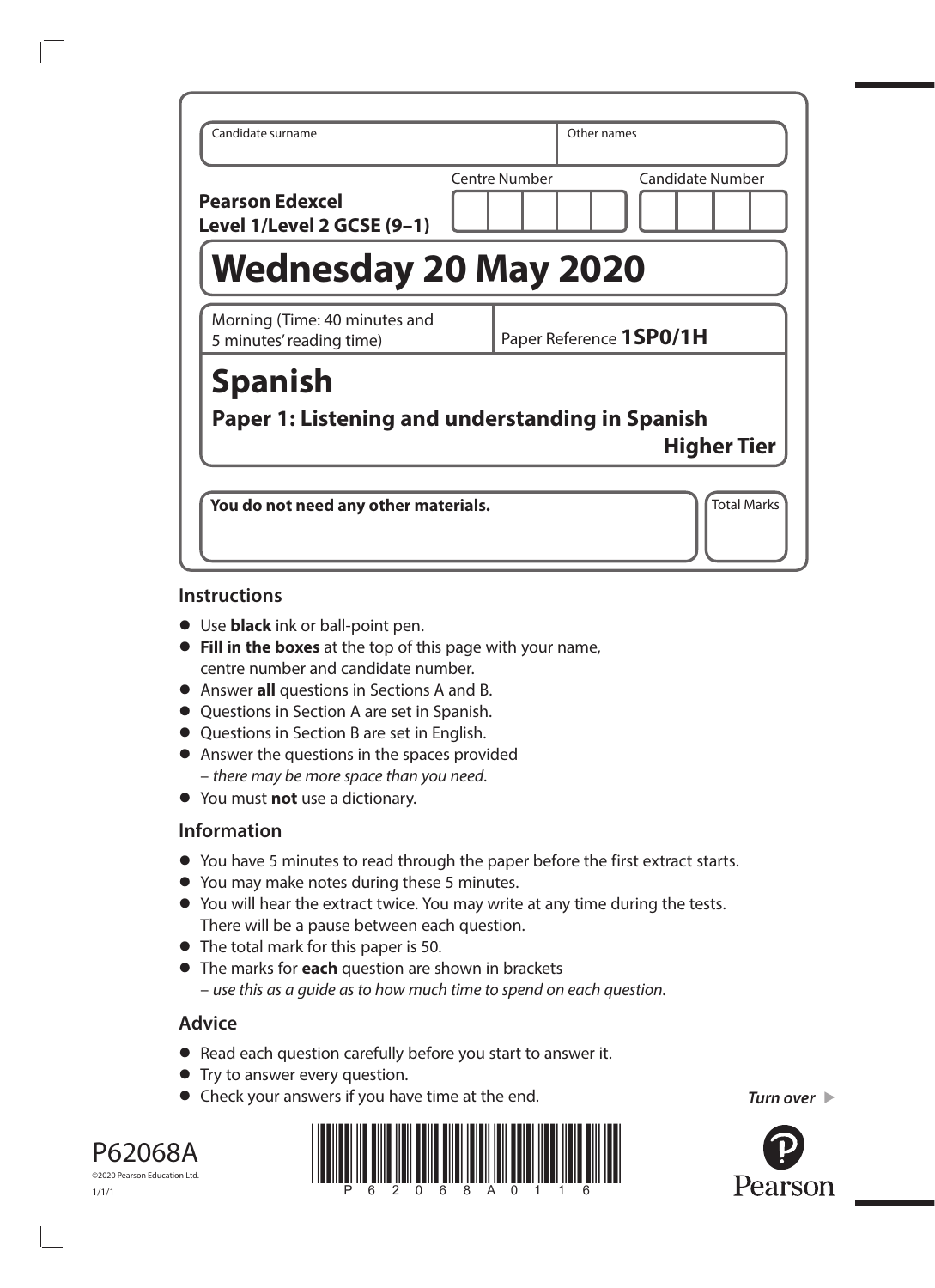#### **Answer ALL questions. Write your answers in the spaces provided.**

Some questions must be answered with a cross in a box  $\boxtimes$ . If you change your mind about an answer, put a line through the box  $\boxtimes$  and then mark your new answer with a cross  $\boxtimes$ .

#### **SECTION A**

#### **El último día de colegio**

**1** Tu amigo español Andrés está hablando sobre los planes para el último día de colegio.

Rellena el espacio de cada frase con una palabra del recuadro. Hay más palabras que espacios.

| mixtos   | baloncesto | grandes    | miércoles                        |     |
|----------|------------|------------|----------------------------------|-----|
| uniforme | martes     | resultados | fútbol                           |     |
| premios  | dulces     | almuerzo   | hamburguesas                     |     |
|          |            |            |                                  |     |
|          |            |            |                                  | (1) |
|          |            |            |                                  | (1) |
|          |            |            |                                  | (1) |
|          |            |            |                                  | (1) |
|          |            |            |                                  | (1) |
|          |            |            | (Total for Question 1 = 5 marks) |     |

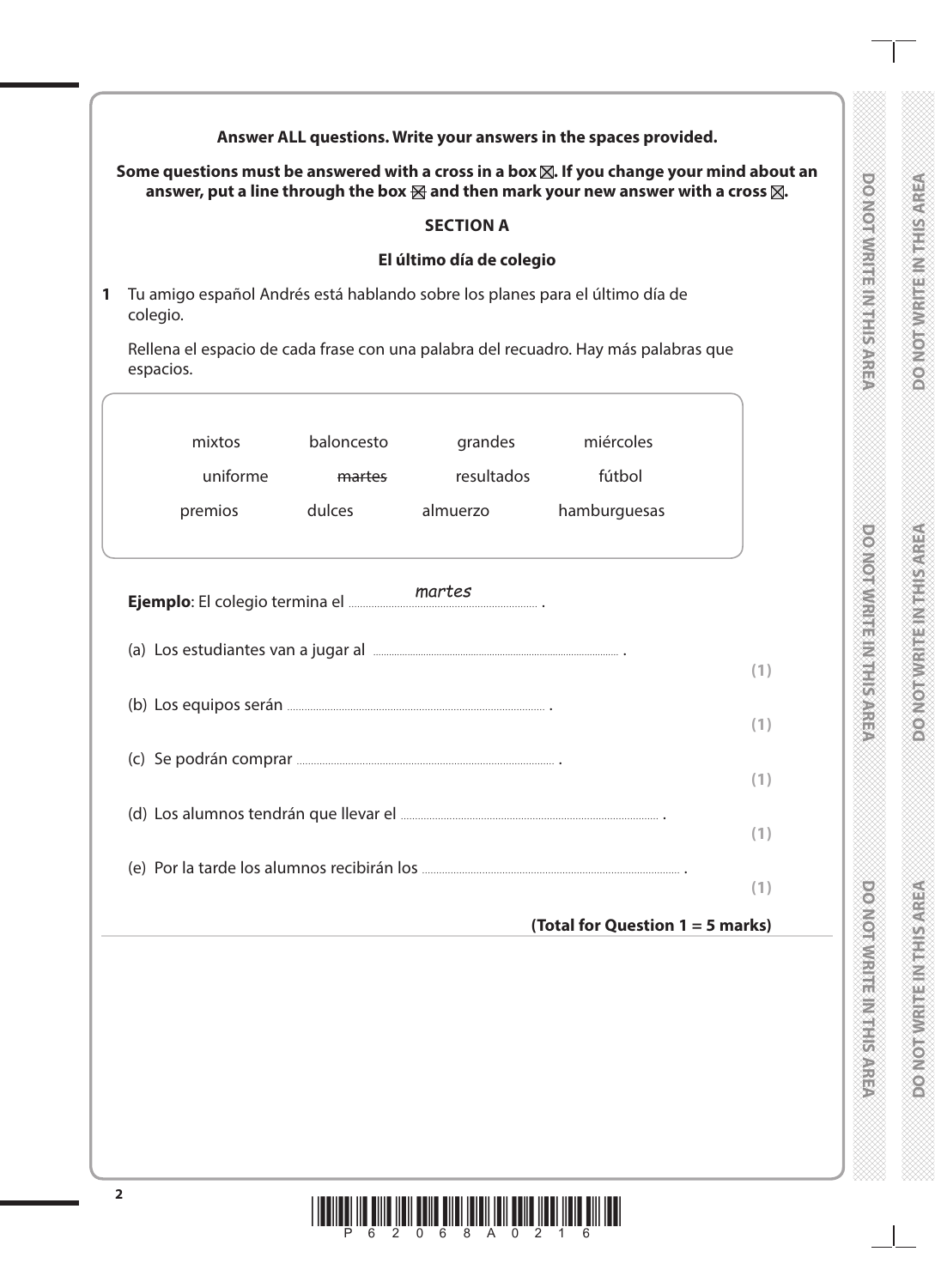#### **Buscando nuevos amigos**

# **2** Estas personas buscan nuevas amistades en la radio. ¿Qué quiere cada uno? Escoge entre **Alba, Pablo, Amparo** y **Juan**. Puedes usar los nombres más de una vez. **Ejemplo:** Busca gente que viva en Madrid – ………………………………………………………… . (a) Busca gente para tocar música – ……………………………………………………………………………… . **(1)** (b) Busca gente para bailar – ……………………………………………………………………………… . **(1)** (c) Busca gente para hacer deporte – ……………………………………………………………………………… . **(1)** (d) Busca gente de otros países – ……………………………………………………………………………… . **(1)** (e) Busca gente para viajar – ……………………………………………………………………………… . **(1) (Total for Question 2 = 5 marks)** *Alba*

## **TOTAL FOR SECTION A = 10 MARKS**



**3**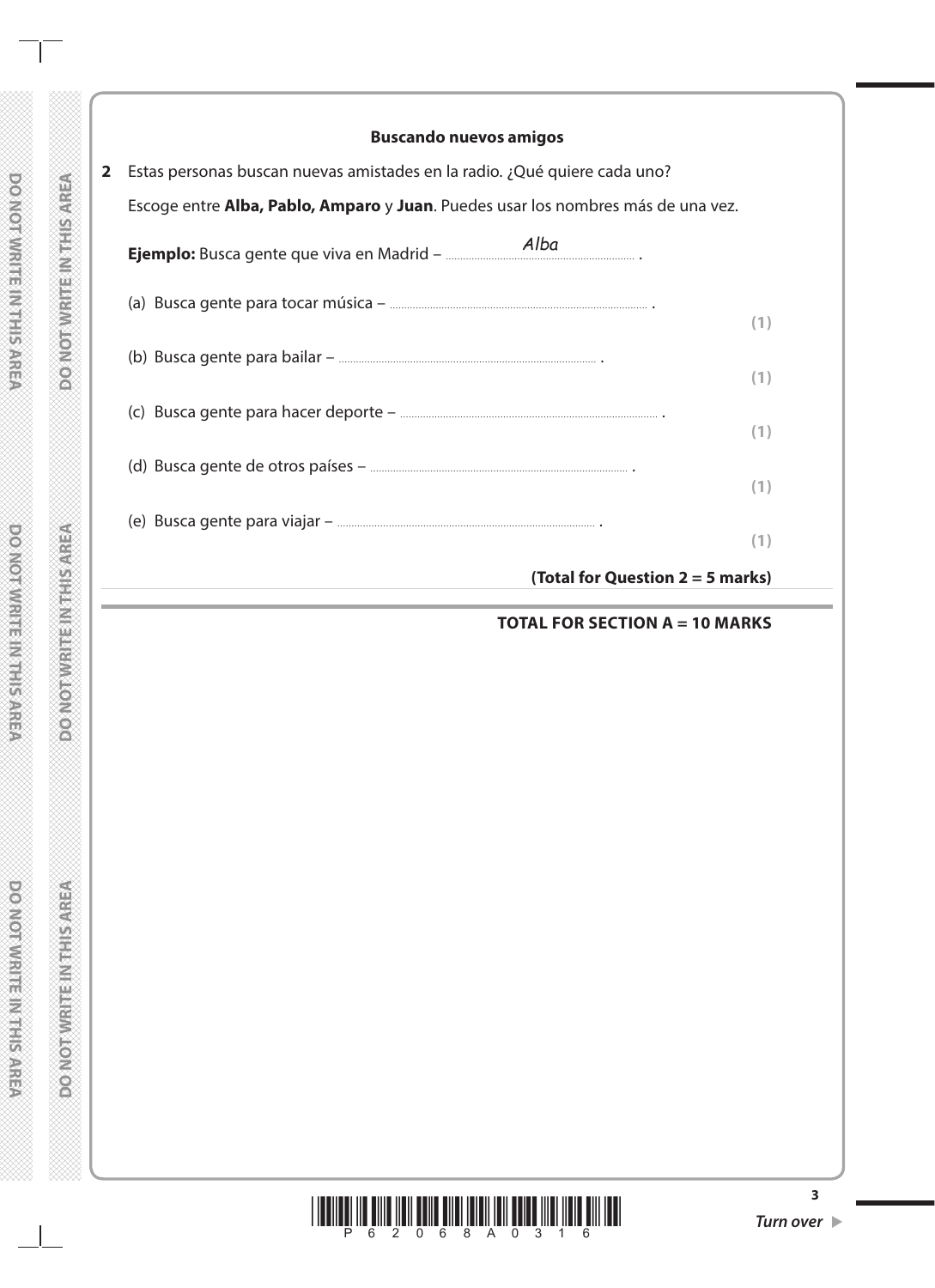**DO NOT WRITE IN THIS AREA** 

DO NOTWRITEIN THE AREA

## **SECTION B**

#### **Volunteering**

**3** Your friend Sergio is talking about his work preparing meals for a charity.

Listen to the recording and complete the sentences by putting a cross  $\boxtimes$  in the correct box for each question.

**Example**: Sergio worked during the…

| $\times$    | <b>A</b> summer. |
|-------------|------------------|
| $\times$    | <b>B</b> spring. |
| $\boxtimes$ | <b>C</b> winter. |
| X           | <b>D</b> autumn. |

(i) The number of meals served daily is about…

|                | $\blacksquare$   A 200. |
|----------------|-------------------------|
|                | $\boxtimes$   B 250.    |
| $\Box$   C 20. |                         |
|                | $\Box$ D 2000.          |
|                |                         |

(ii) The job was recommended by his…

|  | $\boxtimes$   A mother.                 |
|--|-----------------------------------------|
|  | $\boxtimes$   <b>B</b> best friend.     |
|  | $\boxtimes$   <b>C</b> mother's friend. |
|  | $\Box$ <b>D</b> teacher.                |

## (iii) Sergio did not enjoy…

|  | $\Box$   <b>A</b> washing the dishes.        |
|--|----------------------------------------------|
|  | $\mathbb{Z}$   <b>B</b> clearing the tables. |
|  | $\Box$ <b>C</b> serving the food.            |
|  | $\Box$ <b>D</b> cooking the food.            |



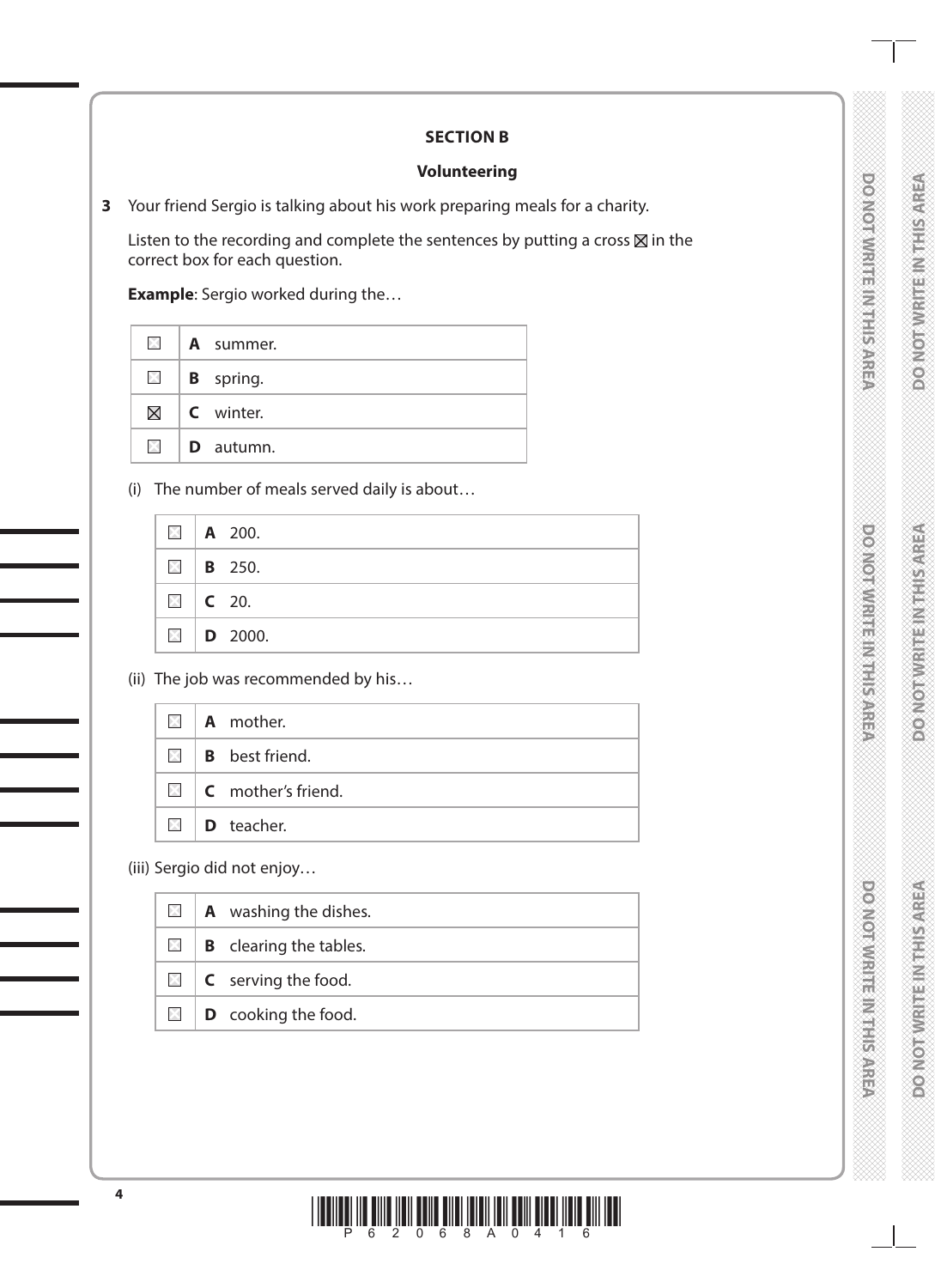(iv) Sergio has decided to…

| $\mathbb{X}$ | <b>A</b> find a weekend job.           |
|--------------|----------------------------------------|
| ÞЗ           | <b>B</b> continue volunteering.        |
|              | $\mathbb{Z}$   <b>C</b> stop studying. |
| $\mathbb{R}$ | <b>D</b> to be more positive.          |
|              |                                        |

**(Total for Question 3 = 4 marks)**



**5**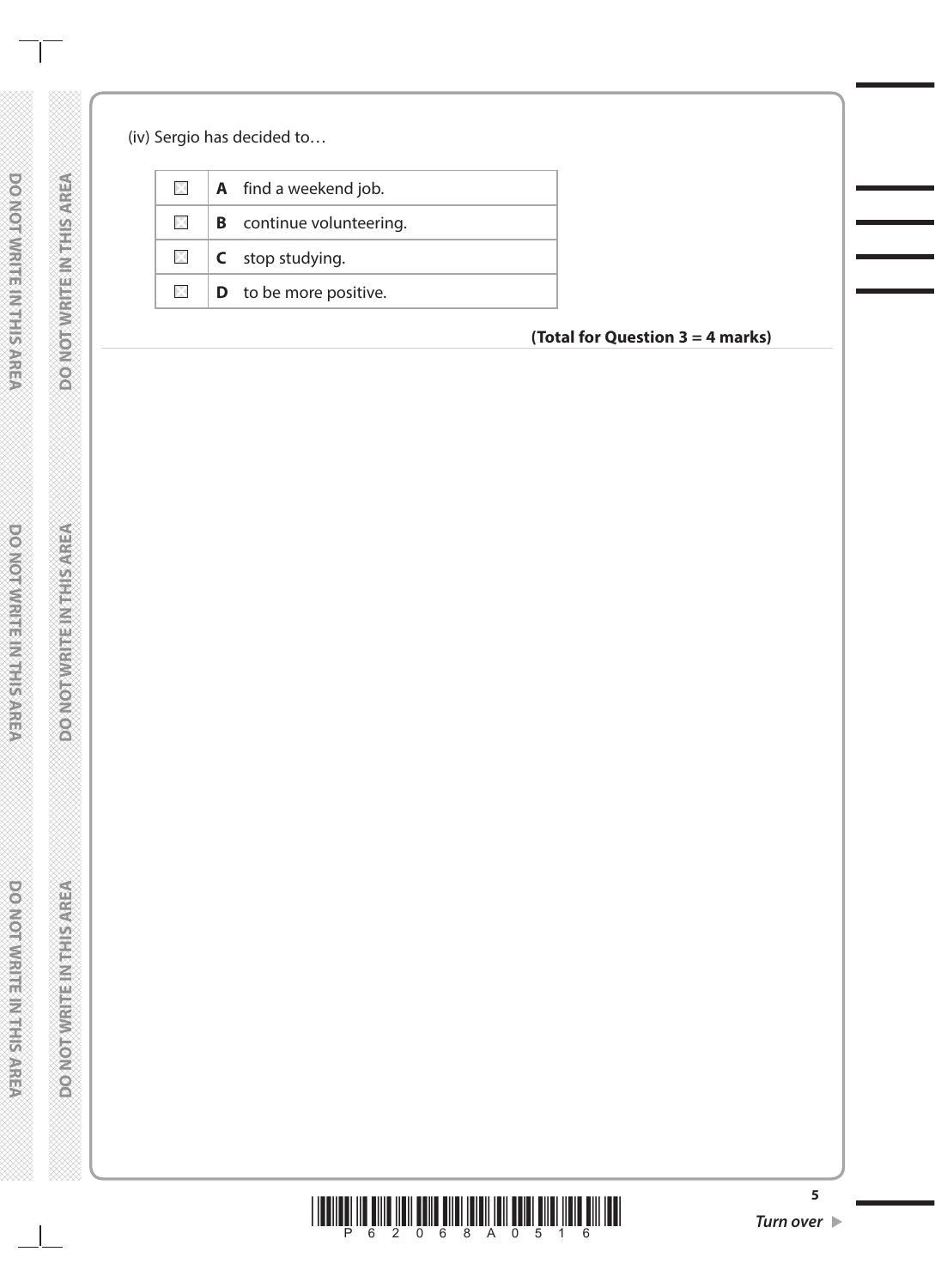#### **My new job**

**4** Víctor is talking about his new job.

What does he mention?

Listen to the recording and put a cross  $\boxtimes$  in each one of the **three** correct boxes.

| $\boxtimes$ |    | <b>Example:</b> He is working abroad.                    |
|-------------|----|----------------------------------------------------------|
| $\times$    |    | <b>A</b> He finds his job interesting.                   |
| $\bowtie$   | в  | He gets on well with his boss.                           |
| $\boxtimes$ |    | <b>C</b> He has a good relationship with his colleagues. |
| $\bowtie$   |    | <b>D</b> He does not work on Fridays.                    |
| $\boxtimes$ |    | $E$ He is not happy with the working hours.              |
| $\bowtie$   | F. | His contract ends in six months' time.                   |
|             |    | <b>G</b> He would like to have his own company.          |

## **(Total for Question 4 = 3 marks)**

**(3)**

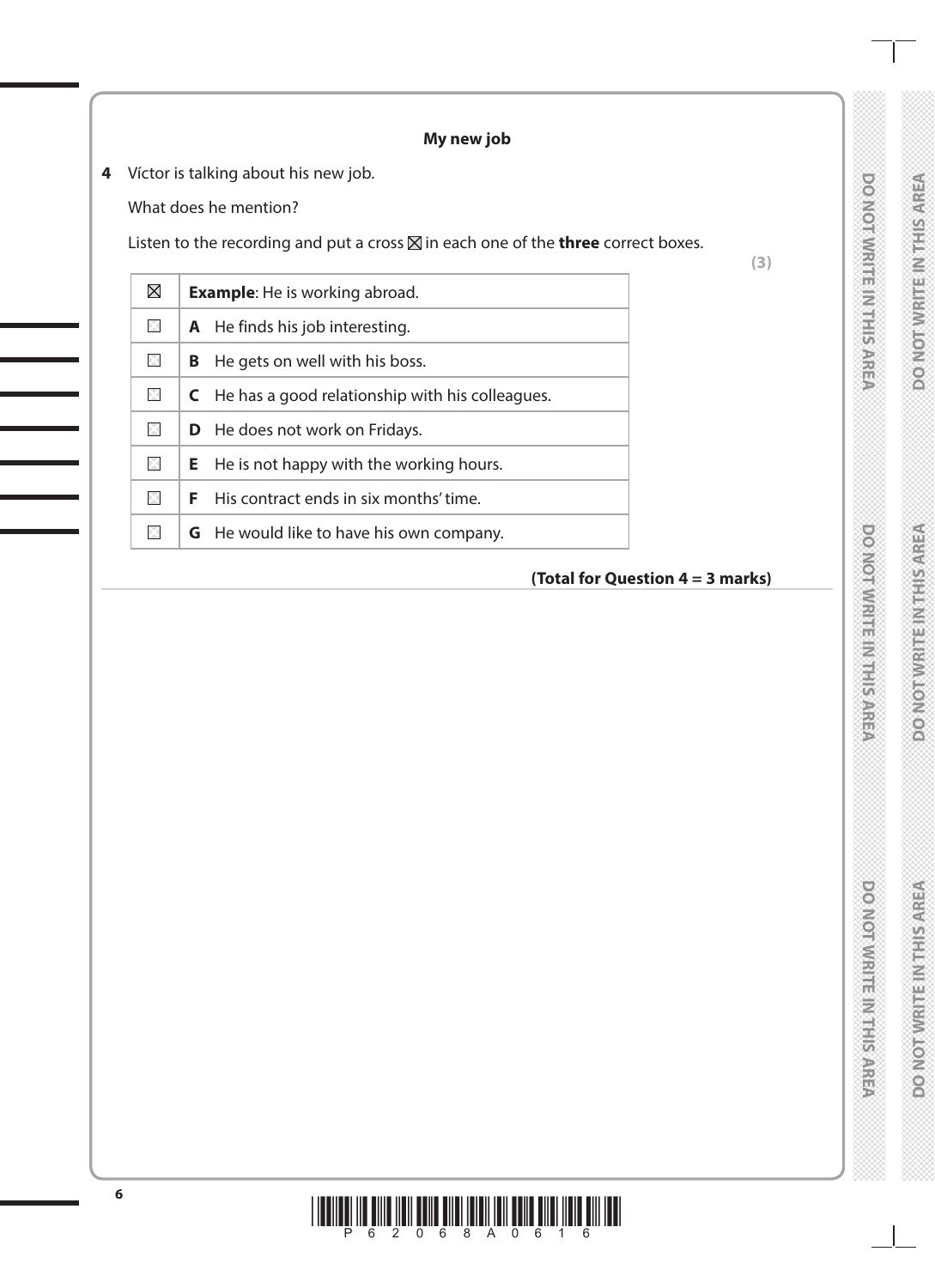#### **A favourite museum**

**5** Your Spanish friend is talking about her favourite museum.

What does she say?

Listen to the recording and put a cross  $\boxtimes$  in the correct box for each question.

**Example**: Your friend likes to visit the…

| $\boxtimes$ | A Science museum.          |
|-------------|----------------------------|
| $\times$    | <b>B</b> Art museum.       |
| $\times$    | <b>C</b> Pottery museum.   |
| <b>XI</b>   | <b>D</b> Transport museum. |

(i) She normally goes to the museum…

|  | $\Box$   <b>A</b> by bike. |
|--|----------------------------|
|  | $\Box$   <b>B</b> by taxi. |
|  | $\Box$   <b>C</b> by bus.  |
|  | $\Box$ <b>D</b> on foot.   |

(ii) The most amazing thing about this museum is…

| $\times$     | <b>A</b> the cost.         |
|--------------|----------------------------|
| $\mathbb{R}$ | <b>B</b> the size.         |
| $\boxtimes$  | $\mathsf{C}$ the building. |
| <b>XI</b>    | <b>D</b> the cafeteria.    |

(iii) The museum shop is…

|  | $\blacksquare$   A expensive. |
|--|-------------------------------|
|  | $\boxtimes$ B unusual.        |
|  | $\Box$   <b>C</b> cheap.      |
|  | $\Box$ <b>D</b> new.          |

## **(Total for Question 5 = 3 marks)**



**7**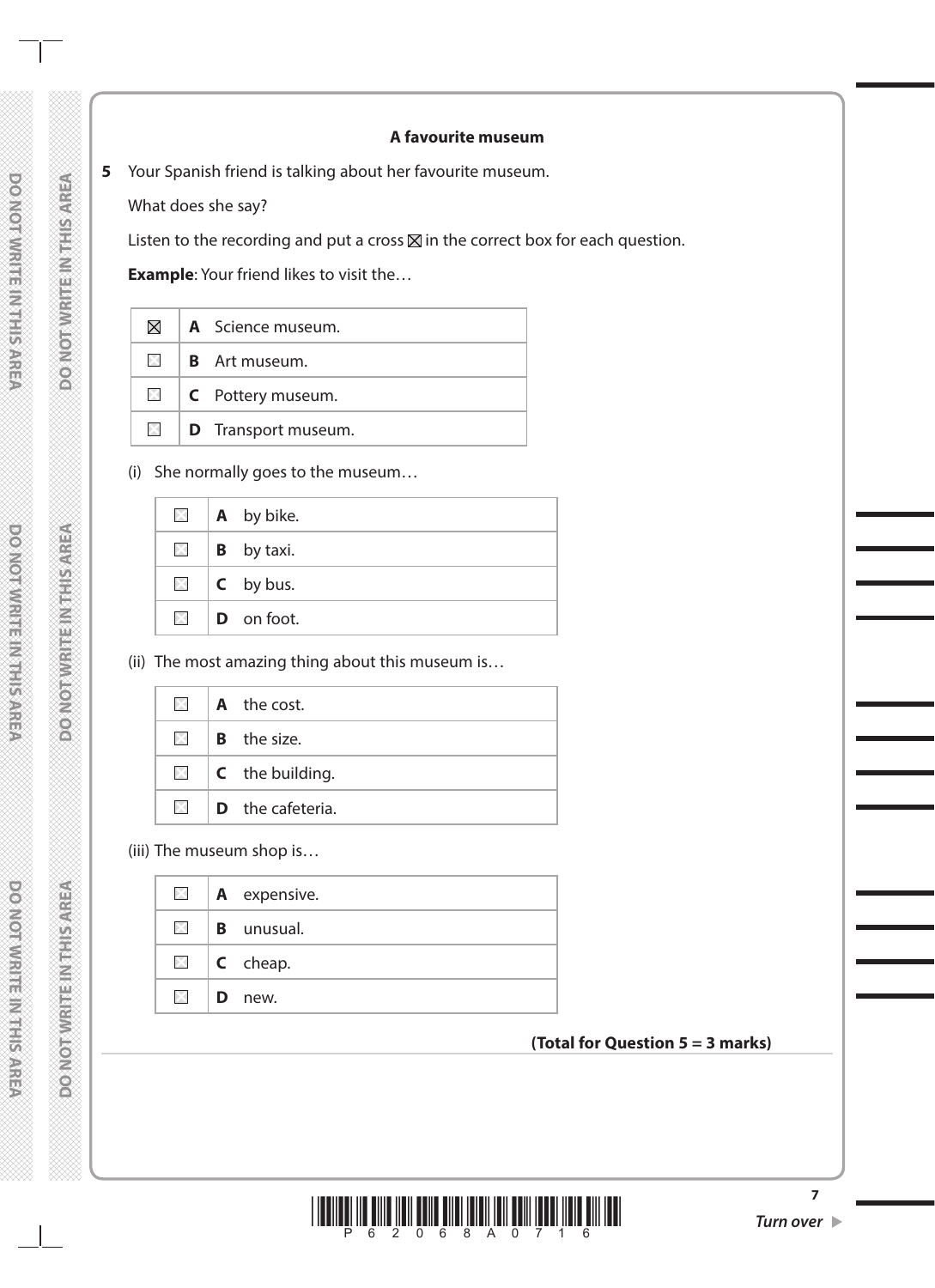| Vanesa, Pedro and Raquel are talking about their favourite holiday.         |     |
|-----------------------------------------------------------------------------|-----|
|                                                                             |     |
| Listen to the recording and answer the following questions in English.      |     |
| (a) Why did Vanesa go to Ibiza last year?                                   | (1) |
| (b) What made Vanesa's holiday extra special?                               | (1) |
| (c) What does Pedro enjoy doing while on holiday?                           | (1) |
| (d) What does Raquel say about her accommodation in Rome? Give two details. | (2) |
| (Total for Question 6 = 5 marks)                                            |     |
|                                                                             |     |

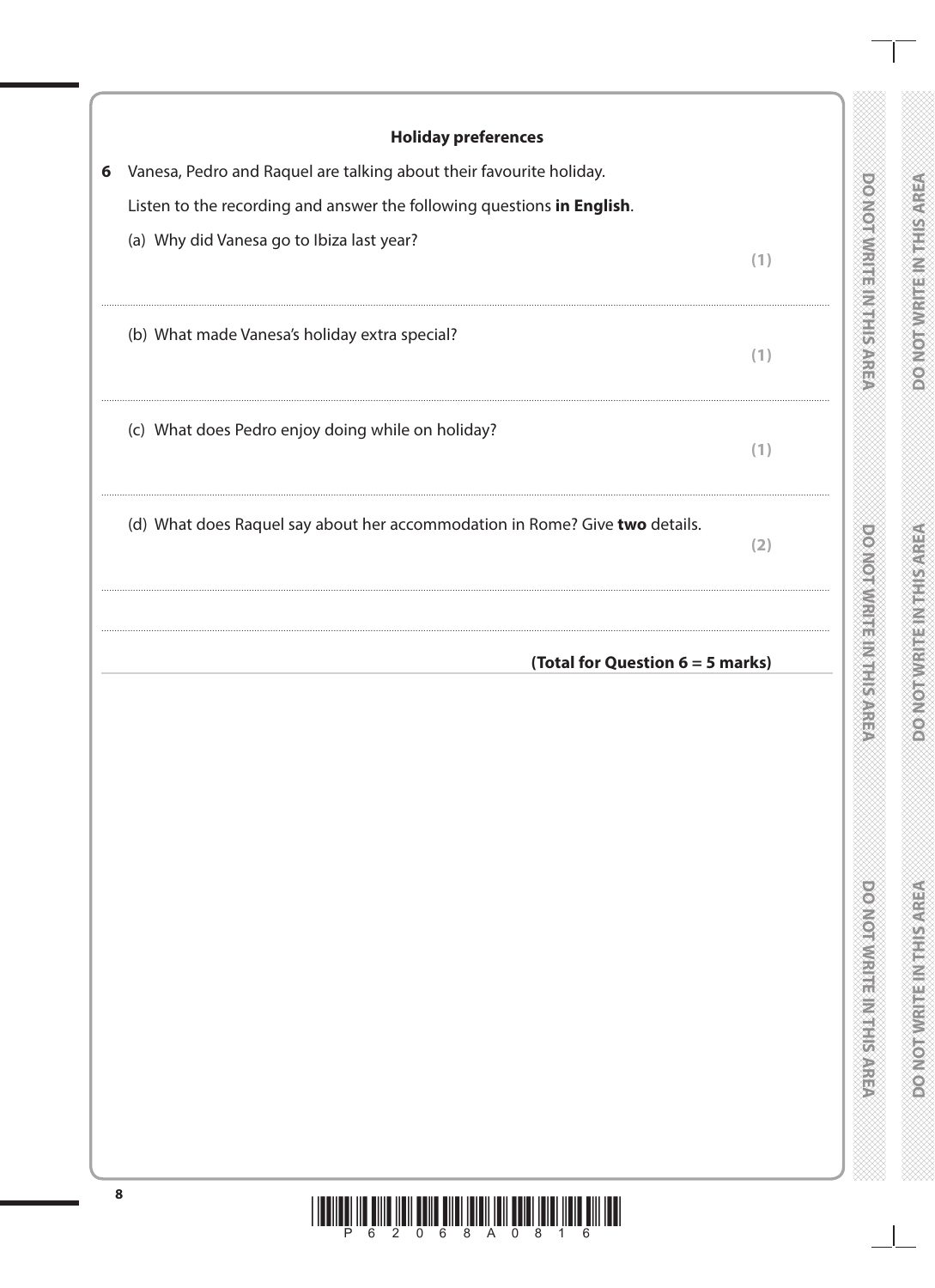| A study trip abroad                                                           |     |
|-------------------------------------------------------------------------------|-----|
| Nacho is talking about his planned study trip to London.                      |     |
| Listen to the recording and answer the following questions in English.        |     |
| (a) Why did Nacho's parents choose London?                                    | (1) |
| (b) What does Nacho say about his summer holidays last year? Give one detail. | (1) |
| (c) Who is organising Nacho's trip this summer?                               | (1) |
| (d) What will Nacho be studying in London? Give two details.                  | (2) |
| (Total for Question $7 = 5$ marks)                                            |     |

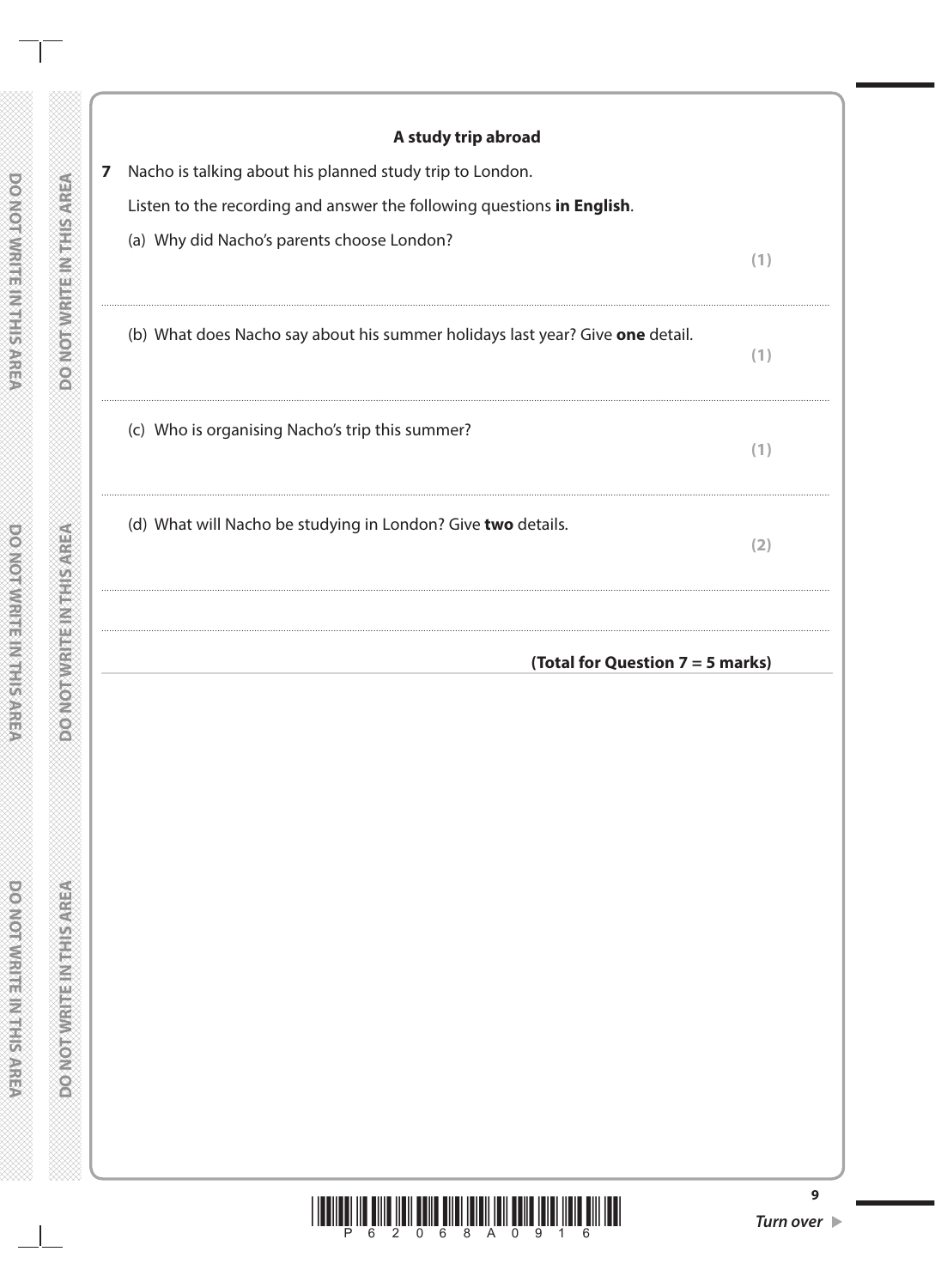**8** You hear this advertisement for a cookery contest.

Listen to the recording and put a cross  $\boxtimes$  in the correct box for each question.

**Example:** The cookery contest will take place this…

| $\times^-$  | A autumn.        |
|-------------|------------------|
| $\boxtimes$ | <b>B</b> summer. |
| $\boxtimes$ | C weekend.       |
| $\times$    | D month.         |

#### **Part (a)**

(i) Contestants will be…

| ES L | <b>A</b> previous competitors.             |
|------|--------------------------------------------|
|      | $\boxtimes$   <b>B</b> young people.       |
|      | $\mathbb{Z}$   <b>C</b> experienced chefs. |
|      | $\boxtimes$   <b>D</b> trainee cooks.      |

(ii) The participants will have to…

|  | $\Box$   <b>A</b> explain why they like cooking.    |
|--|-----------------------------------------------------|
|  | $\mathbb{Z}$   <b>B</b> send a photo of themselves. |
|  | $\Box$ <b>C</b> cook two vegetarian dishes.         |
|  | $\Box$ <b>D</b> describe the recipes in detail.     |

(iii) At the end of the competition, the recipes will be…

|  | $\Box$   <b>A</b> published.             |
|--|------------------------------------------|
|  | $\boxtimes$   <b>B</b> deleted.          |
|  | $\Box$ <b>C</b> uploaded on the website. |
|  | $\boxtimes$ <b>D</b> made into a book.   |



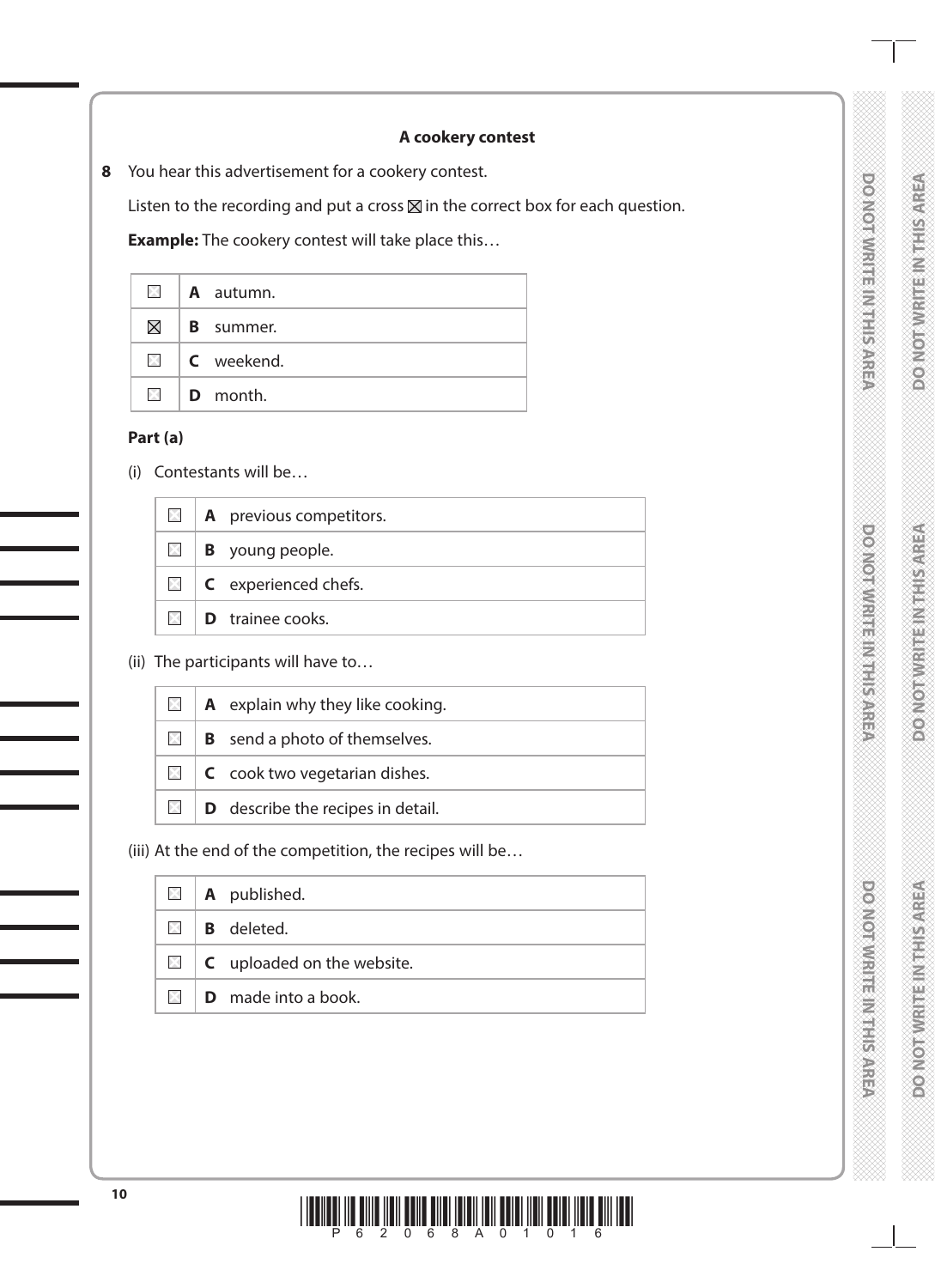## **Part (b)**

(i) The judges will mainly focus on the…

| $\boxtimes$  | A ingredients used.              |
|--------------|----------------------------------|
| $\mathbb{X}$ | <b>B</b> level of difficulty.    |
| $\mathbb{R}$ | $C$ taste of the dish.           |
| $\mathbb{X}$ | <b>D</b> appearance of the dish. |

(ii) There are two categories…

| $\mathbb{X}$ | A family and friends.                  |
|--------------|----------------------------------------|
| $\mathbb{X}$ | <b>B</b> primary and secondary school. |
| IX I         | <b>C</b> individual and teams.         |
| $\mathsf{X}$ | <b>D</b> boys and girls.               |
|              |                                        |

(iii) To apply you have…

| X.           | <b>A</b> to call immediately. |
|--------------|-------------------------------|
| IХ           | <b>B</b> two more hours.      |
| $\times$     | <b>C</b> one more day.        |
| $\mathbb{N}$ | <b>D</b> until next weekend.  |

**(Total for Question 8 = 6 marks)**

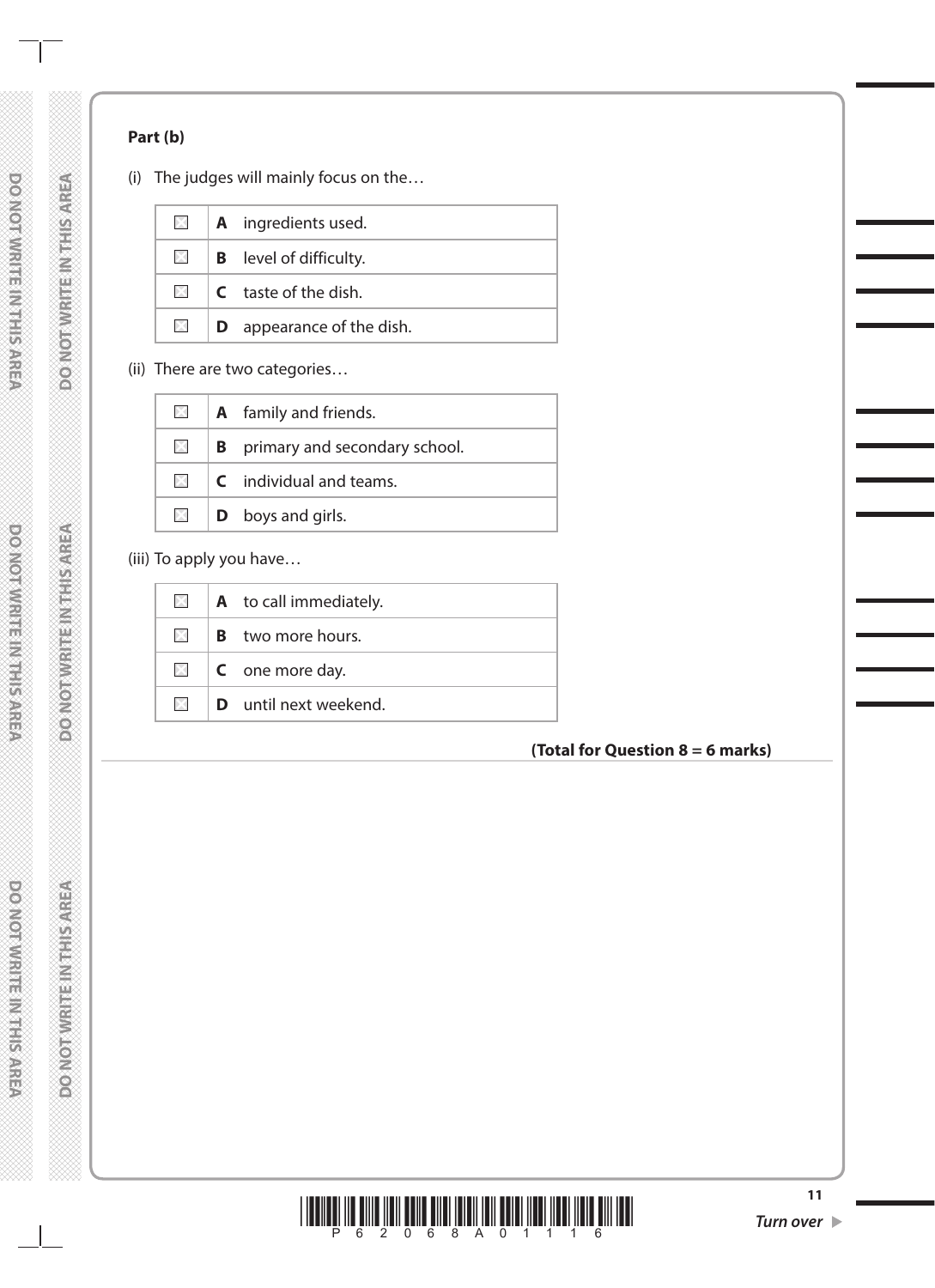|                                                                        | <b>Electric cars</b> |                                             |
|------------------------------------------------------------------------|----------------------|---------------------------------------------|
| Isabel is talking on the radio about her electric car.<br>9            |                      |                                             |
| Listen to the interview and answer the following questions in English. |                      |                                             |
| Part (a)                                                               |                      |                                             |
| (i) Why did Isabel buy an electric car? Give one detail.               |                      | <b>DONOTWRITER WEBSTERNESS</b><br>(1)       |
| (ii) What surprised her about electric cars? Give two details.         |                      | (2)                                         |
| (iii) When did Isabel buy her electric car?                            |                      | (1)                                         |
| (iv) Why did her husband also buy one?                                 |                      | <b>BOOK ON A STREET AND A STREET</b><br>(1) |
|                                                                        |                      | <b>DO NOTMENTE IN THE SARD</b>              |

 $\begin{array}{c} \end{array} \begin{array}{c} \begin{array}{c} \begin{array}{c} \begin{array}{c} \end{array} \\ \begin{array}{c} \end{array} \\ \begin{array}{c} \end{array} \\ \begin{array}{c} \end{array} \\ \begin{array}{c} \end{array} \\ \begin{array}{c} \end{array} \\ \begin{array}{c} \end{array} \\ \begin{array}{c} \end{array} \\ \begin{array}{c} \end{array} \\ \begin{array}{c} \end{array} \\ \begin{array}{c} \end{array} \\ \begin{array}{c} \end{array} \\ \begin{array}{c} \end{array} \\ \begin{array}{c} \end{array} \\ \begin{array}{$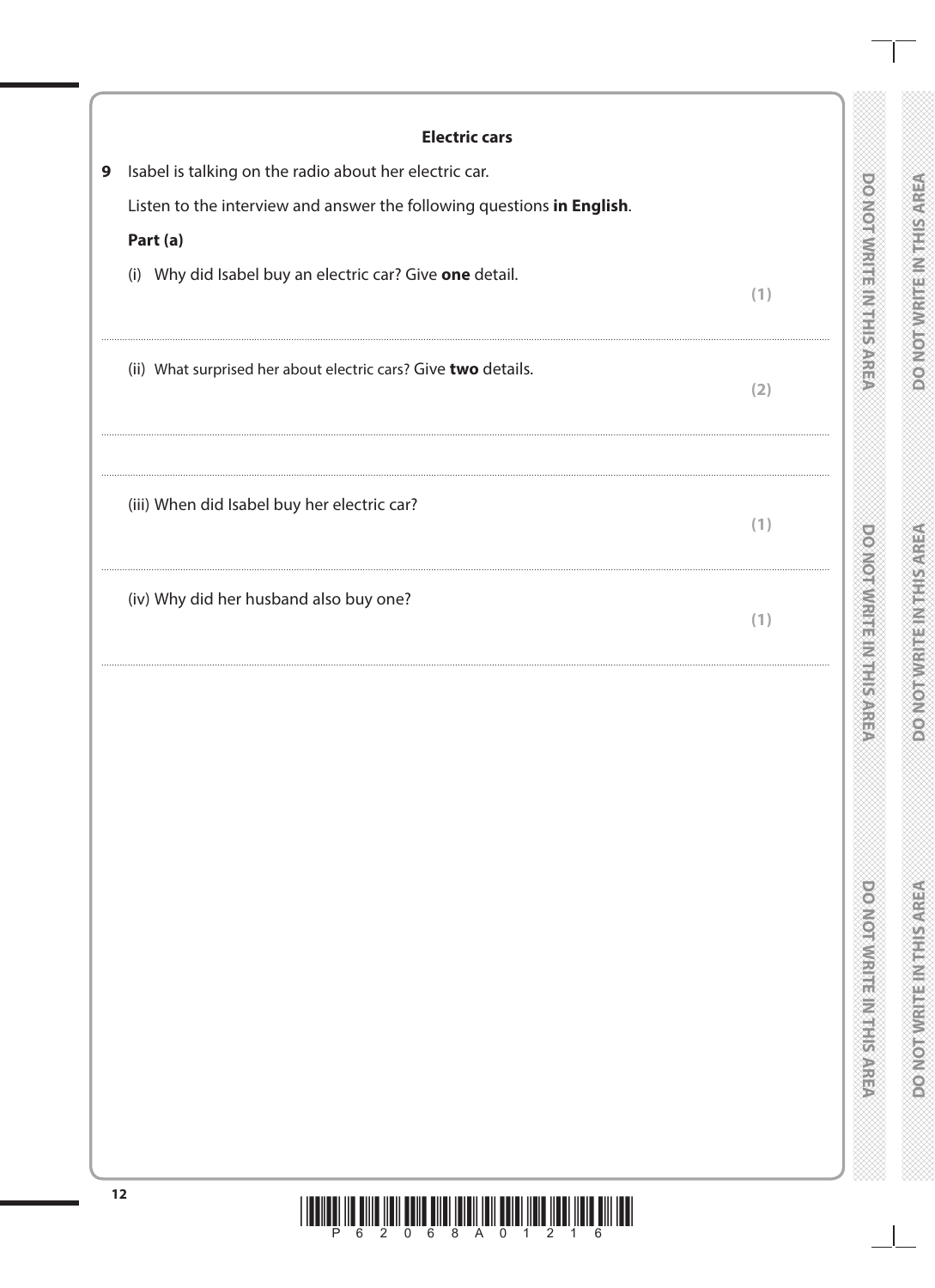| Part (b)                                                                                 |  |
|------------------------------------------------------------------------------------------|--|
| (i) What advantages of electric cars does Isabel mention? Give two details.              |  |
| (ii) What does Isabel do to promote electric cars?                                       |  |
| (iii) What are the disadvantages of electric cars according to Isabel? Give two details. |  |
|                                                                                          |  |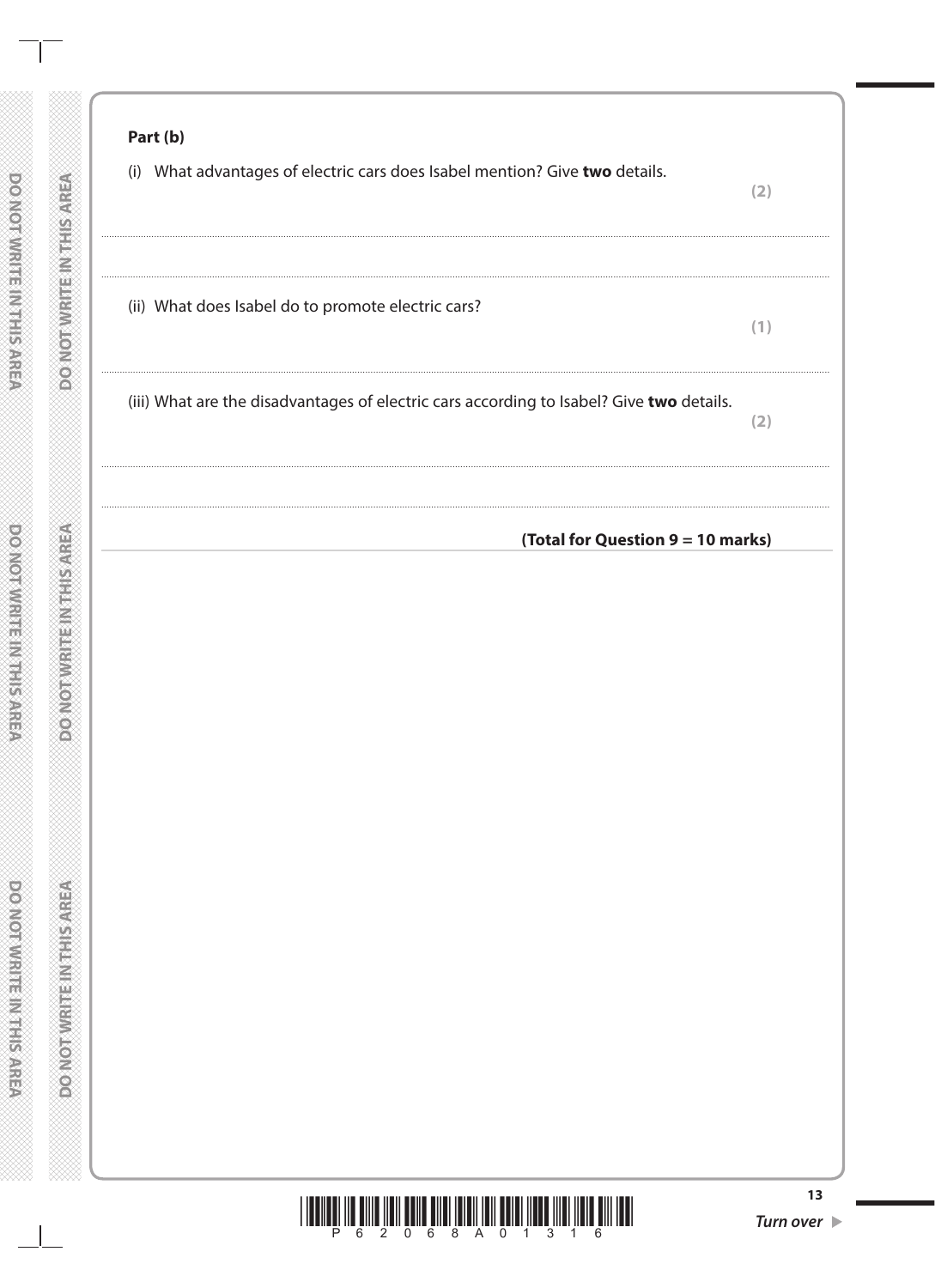#### **Tablets in the classroom**

**10** A teacher is talking about using tablets in the classroom. What does he say?

Put a cross  $\boxtimes$  in each of the **two** correct boxes for each question.

(i) Students that use tablets in school…

| $\boxtimes$    | <b>Example:</b> have fewer books to bring to school. |
|----------------|------------------------------------------------------|
| $>\frac{1}{2}$ | <b>A</b> can have problems with their sight.         |
| X              | are less creative.<br>B.                             |
| $>\frac{1}{2}$ | <b>C</b> produce better quality work.                |
| ÞЗ             | <b>D</b> are over reliant on technology.             |
| X              | concentrate better in lessons.<br>F.                 |

(ii) The teacher says tablets help him to…

| $\mathbb{X}$   | <b>A</b> find cheaper resources.             |
|----------------|----------------------------------------------|
| $\times$       | plan more engaging lessons.<br>B             |
| ÞЗ             | <b>C</b> manage students' behaviour.         |
| $>\frac{1}{2}$ | <b>D</b> save time giving students feedback. |
| X              | <b>E</b> introduce new apps quickly.         |

## **(Total for Question 10 = 4 marks)**

## **TOTAL FOR SECTION B = 40 MARKS TOTAL FOR PAPER = 50 MARKS**





**DO NOT WRITE IN THIS AREA** 

**DONOTWRITEIN HEART** 

**(2)**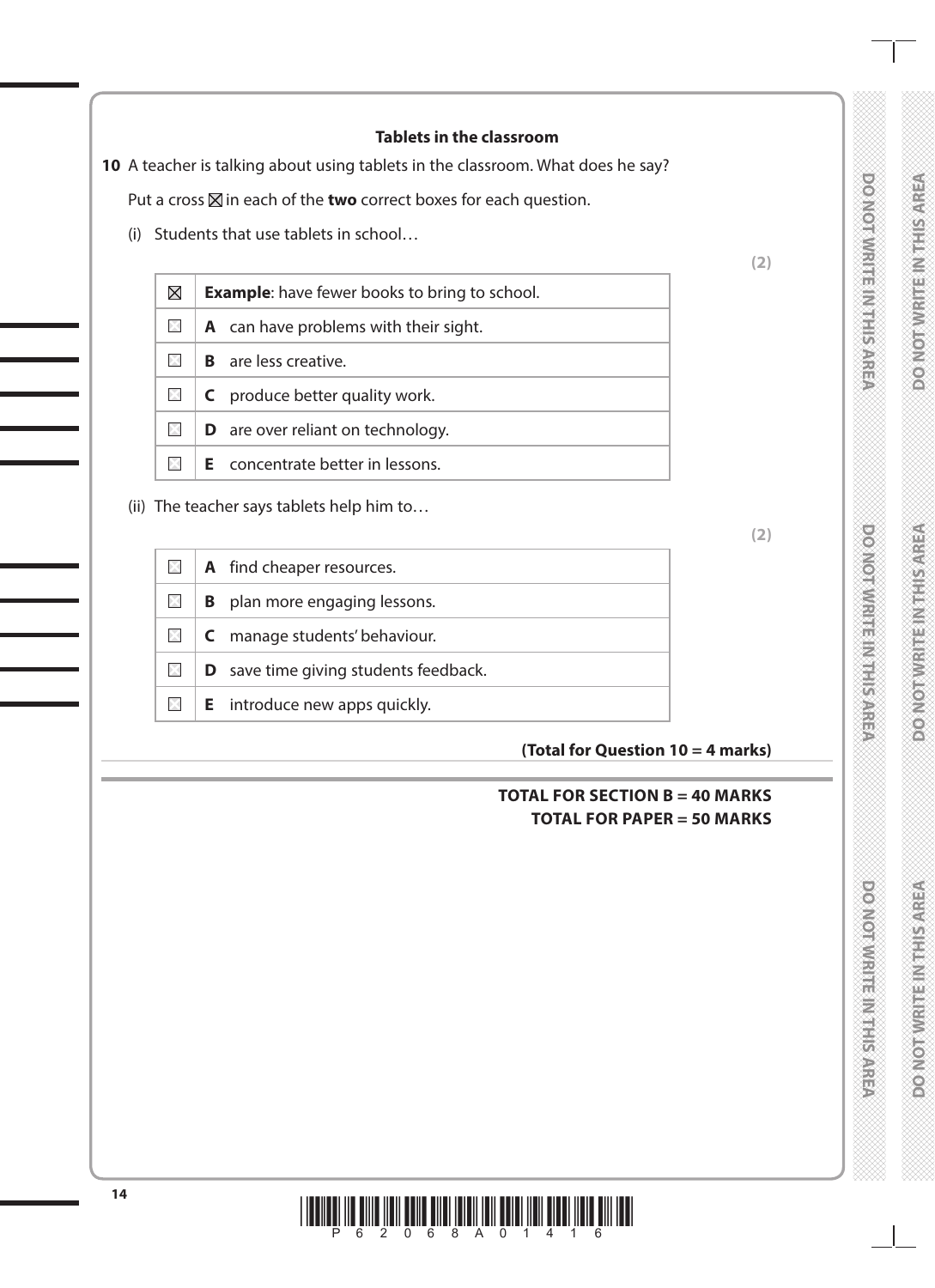**DONOTWRITEINTHSAREA** 

**BLANK PAGE**